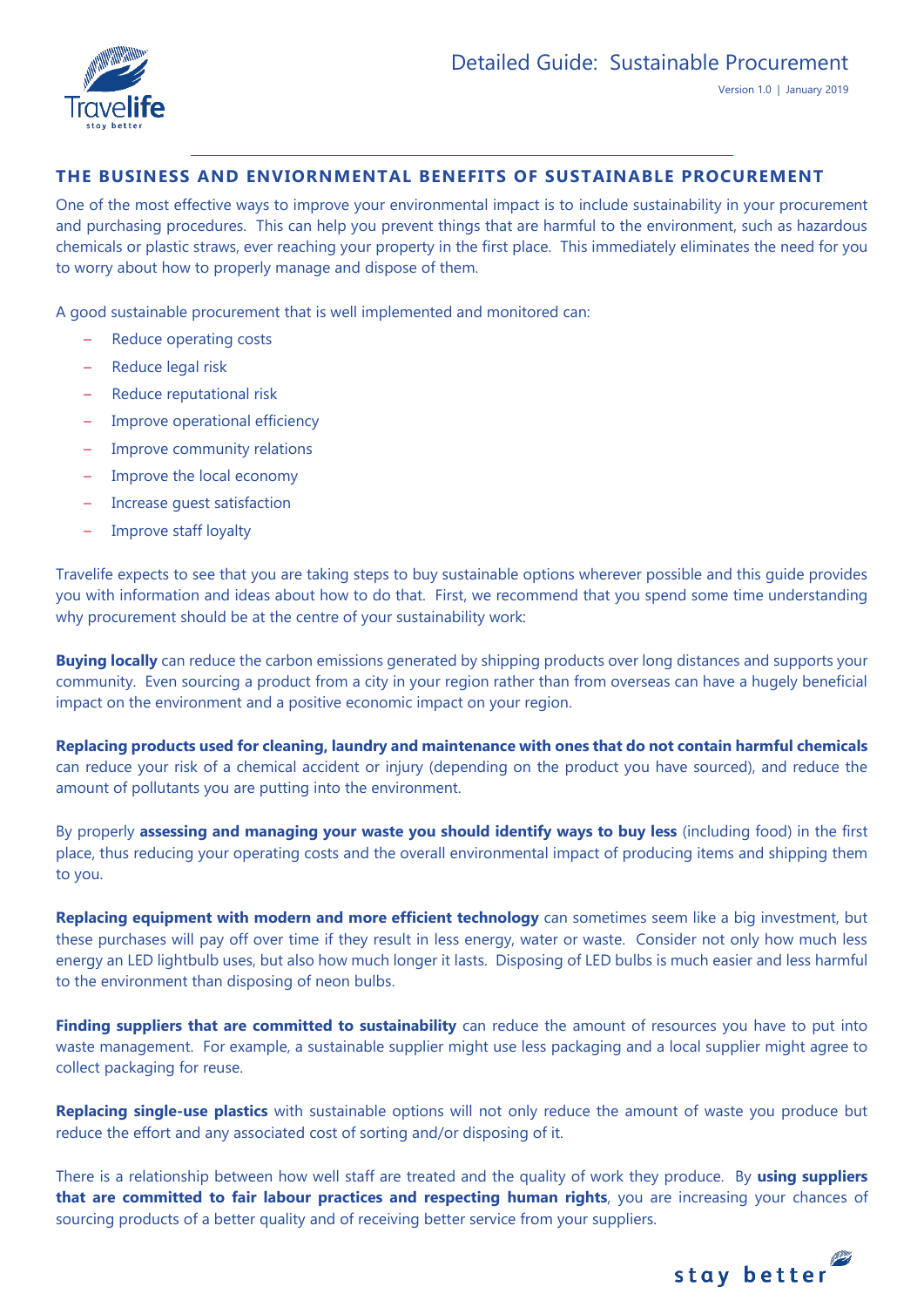Consumers are becoming increasingly aware of environmental issues so many **guests want to see that you have made responsible choices** for the products they are consuming, such as **sustainably produced paper and coffee**.

Using **responsible suppliers and purchasing sustainable products** is an important factor in **risk management**. If guests find out you are contracting laundry services from a supplier engaged in modern slavery or use palm oil products that are causing rapid deforestation, then you are **vulnerable to public criticism on social media and on internet review sites**.

# **ASSESS YOUR CURRENT PRODUCTS, SUPPLIERS AND PROCEDURES**

In order to make positive changes and the best decisions, you will need to understand your current situation. You should look at all of the goods and services that you procure and consider if there is a better alternative.

#### **What should the assessment cover?**

Everything you need to source for your business operations:

- Recruiting staff
- Sourcing contractors (entertainers, builders, waste disposal, transport, technicians, any other contracted service)
- Attractions, activities and tours that you offer, promote or sell to your guests
- Energy, gas and water suppliers
- Food and beverage purchasing
- Office/stationery supplies
- Cleaning and maintenance products (including grounds keeping)
- Linens and towels
- Equipment and machinery (appliances, vehicles, air-conditioning units, office and kitchen equipment)
- Guest room amenities
- Any other product or service you source

## **Questions to ask**

As you review each area you should ask the following questions:

- 1. Could we source some or all of this locally?
- 2. Could we source this from a locally owned/operated business instead of a large corporate chain?
- 3. Could this be delivered to us over a shorter distance?
- 4. Could this be delivered in a more sustainable way? (e.g. by rail instead of by road).
- 5. Is there a way to reduce packaging or replace plastic packing with a sustainable alternative?
- 6. How can we reduce how much of this product we waste or consume?
- 7. Is there an alternative that is less harmful? (e.g. safer chemicals, paper instead of plastic).
- 8. Is there an alternative with a reputable sustainability certification (e.g. Rainforest Alliance coffee, FSC certified paper).
- 9. Can it be recycled?
- 10. Does the supplier/contractor/operator respect human rights?
- 11. Does the supplier/contractor/operator have a sustainability policy?
- 12. If the cost is higher, is this offset by other cost savings or operational benefits?

#### **Example: Product cost vs other operational benefits**

Buying meat or vegetables locally might cost more, however, you can order more frequently in the actual quantities you need, rather than ordering items 'just in case' because a wholesaler only delivers to your business once a week. In addition to environmental benefits and supporting local businesses, this offers five obvious operational benefits:

1. Less food being stored in refrigerators (saves energy)

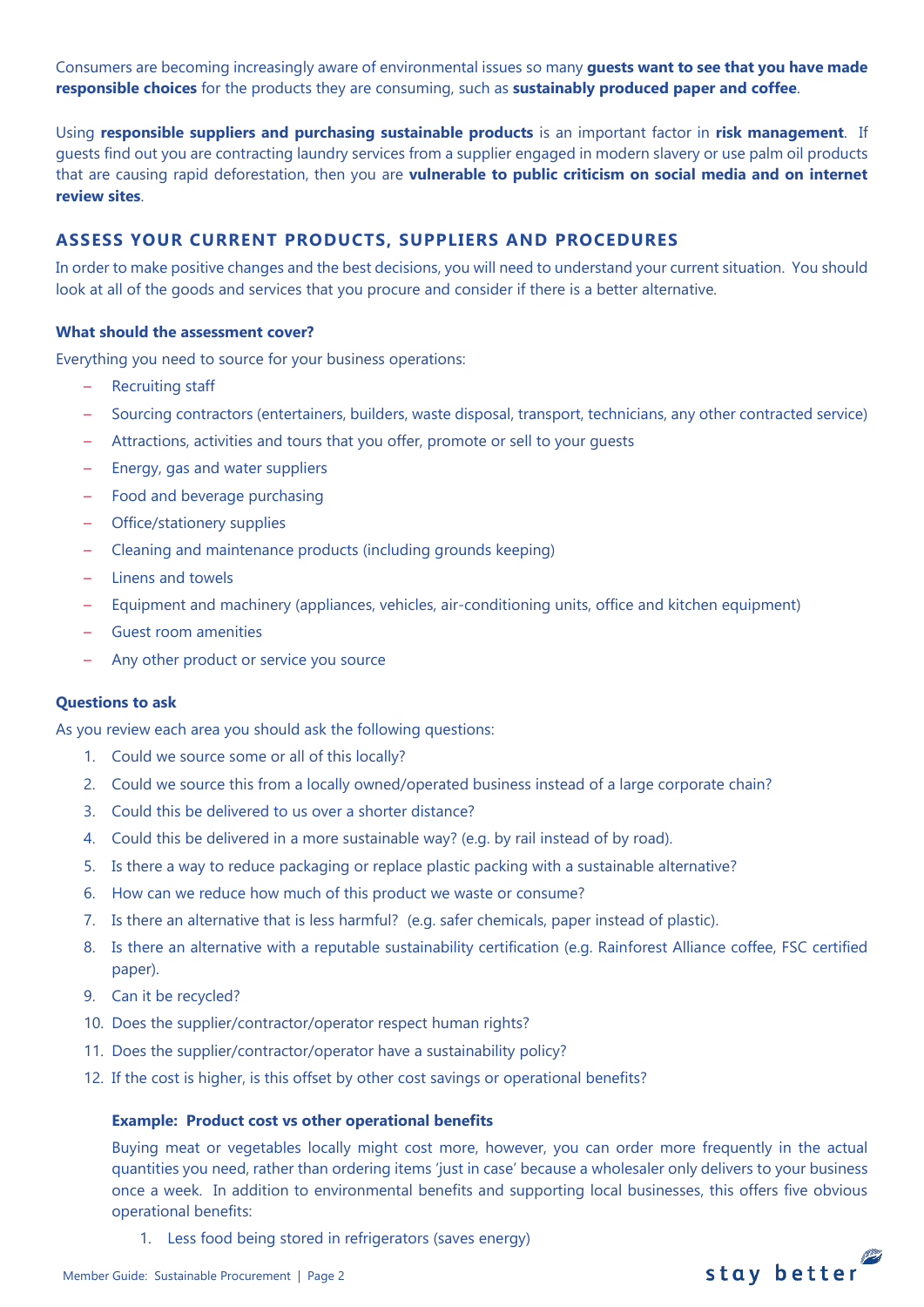- 2. Less processing of incoming goods (staff efficiency)
- 3. Less time spent rotating stock (staff efficiency)
- 4. Less food thrown away (cost and time spent on handling waste, money wasted on unused food)
- 5. Fresher food normally results in better quality dishes (guest satisfaction)

#### **Start with the easiest solutions**

If you are a large operation (or just a very busy hotel) then you might find a full review of your procurement and purchasing procedures is too much work to tackle at one time. At Travelife we simply want to see that you are taking action and continuously trying to improve. There are some easy ways to get started on that journey and we have provided some ideas in the table below.

**Item/Service Possible quick fix** Coffee, tea and sugar Buy products that are Rainforest Alliance or Fairtrade certified.





Electricity Switch to a supplier that sources some or all of its electricity from renewable sources. Paper products and cardboard Buy paper products (printer paper, toilet paper, napkins, hand towels, tissues) that are FSC (Forest Stewardship Council) certified. Alcohol Find a regional wine, beer or other type of alcohol to add to your bar menu. Activities Review the list of activities you promote to guests to make sure they do not involve any of the Travelife Animal Welfare List of Unacceptable Practices. If they do, immediately stop promoting them to guests. Recruitment Check that any recruitment agencies you use are not breaching Travelife requirements by asking staff to pay for recruitment services or withholding things like passports and other important documents. If they are, you should take steps to change that by asking them to eliminate those practices, ensuring that you are paying for your own recruitment costs and if necessary, change to a recruitment agency that complies with human rights laws. Air-conditioning and refrigerator technicians Check that the contractor that services your air-conditioning and refrigeration equipment is properly qualified to safely service equipment containing ozonedepleting substances.

These are just a few ideas to get you started and with some research you will be able to find many more.

# **MEASURING AND RECORDING YOUR PROGRESS**

This is not currently a Travelife requirement but we recommend that you keep track of your progress so you can include it in your internal and public sustainability reports. The more detail you can provide, the more useful this information is. For example, if you switched to a local supplier, you might be able to estimate things like:

- How much money this put into the local economy
- How much fuel was saved due to the shorter delivery route and convert that to carbon emissions

These are great stories to tell your guests, your staff and your community.

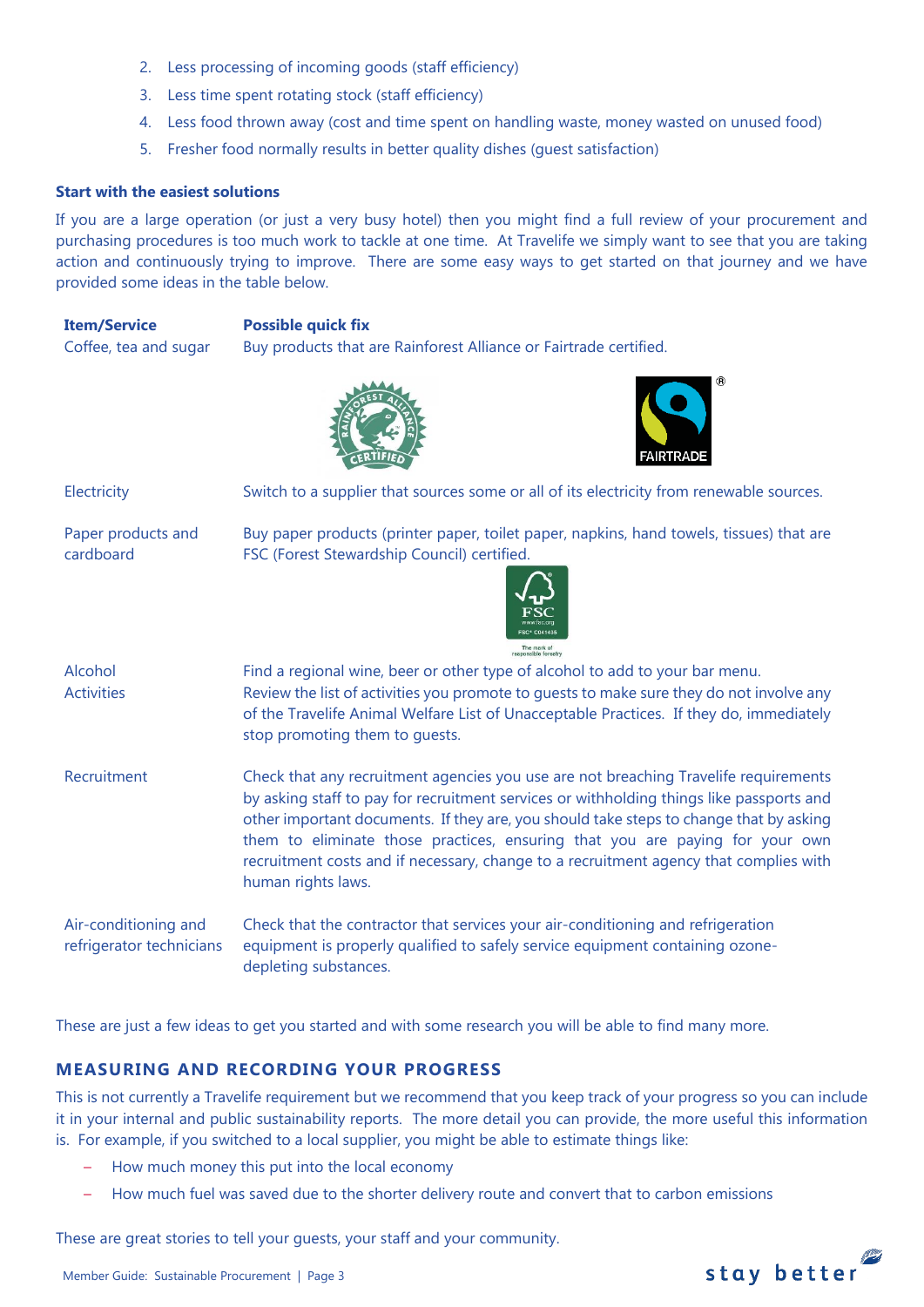# **SETTING TARGETS AND GOALS**

Every year you should set procurement targets and goals.

**Targets** are usually numbers and they will need to be measured against a starting point and have a measurable deadline. Ideally, you should have at least one short-term and one long-term target. Here are some examples:

Reduce the amount of straws you purchase from 3,000 per year to 500 per year by the end of 2020. Purchase 100% of your food from local businesses by 2025.

**Goals** can still include numbers, but they are usually about projects or actions. You still need to know your starting point, have a deadline and be specific so it is easy to see if you succeeded. You should also include a mixture of short and long-term plans. Here are some examples:

Include human rights clauses in all of our supplier contracts by 2020.

Replace all of our air-conditioning units with less harmful equipment by 2025.

Your targets and goals should be:

- **Specific** and easy for anybody to understand.
- **Easy to measure** so that you can clearly see if they have been achieved.
- **Relevant and achievable**. For example, there is no point in setting a goal that you cannot afford to implement or spending time on an area where you cannot have a lot of impact.
- **Have a deadline**. This will help keep everyone on track.

### **MAKE IMPROVEMENTS**

We have provided some tips and ideas to help you think about how you can procure more sustainably.

#### **QUICK FIXES**

These are all either low cost, no cost or low effort.

- Consider ordering foods that you use in high volume in bulk to reduce packaging but at the same time, check that you are not throwing away unused food because you are ordering it in bulk but not using it quickly enough.
- Before eliminating plastics from your kitchen or stores, research the possible benefits they have on food waste. For example, a plastic-wrapped cucumber lasts significantly longer than an unwrapped one.
- Review your options for sourcing food locally instead of using suppliers in other towns/cities so that you can purchase products as you need them rather than ordering things 'just in case'. Any cost increase will almost certainly be offset by reducing the amount of food you purchase that is wasted. Remember that there is a cost involved in disposing of waste too.
- Ask the suppliers of things like bathrobes and slippers to stop using plastic wrapping.
- Replace plastic laundry bags with washable fabric bags that can be reused.
- Review your consumable guest room amenities and look for sustainable alternatives that do not use plastic and/or are easy to recycle. For example, soap that is wrapped in sustainably sourced paper instead of plastic or replacing plastic pens with sustainably produced pencils.
- LED lights are always more efficient and better for the environment than halogen or fluorescent bulbs. As you replace lightbulbs, source only LED options in the lowest wattage possible. Make sure they all come from the

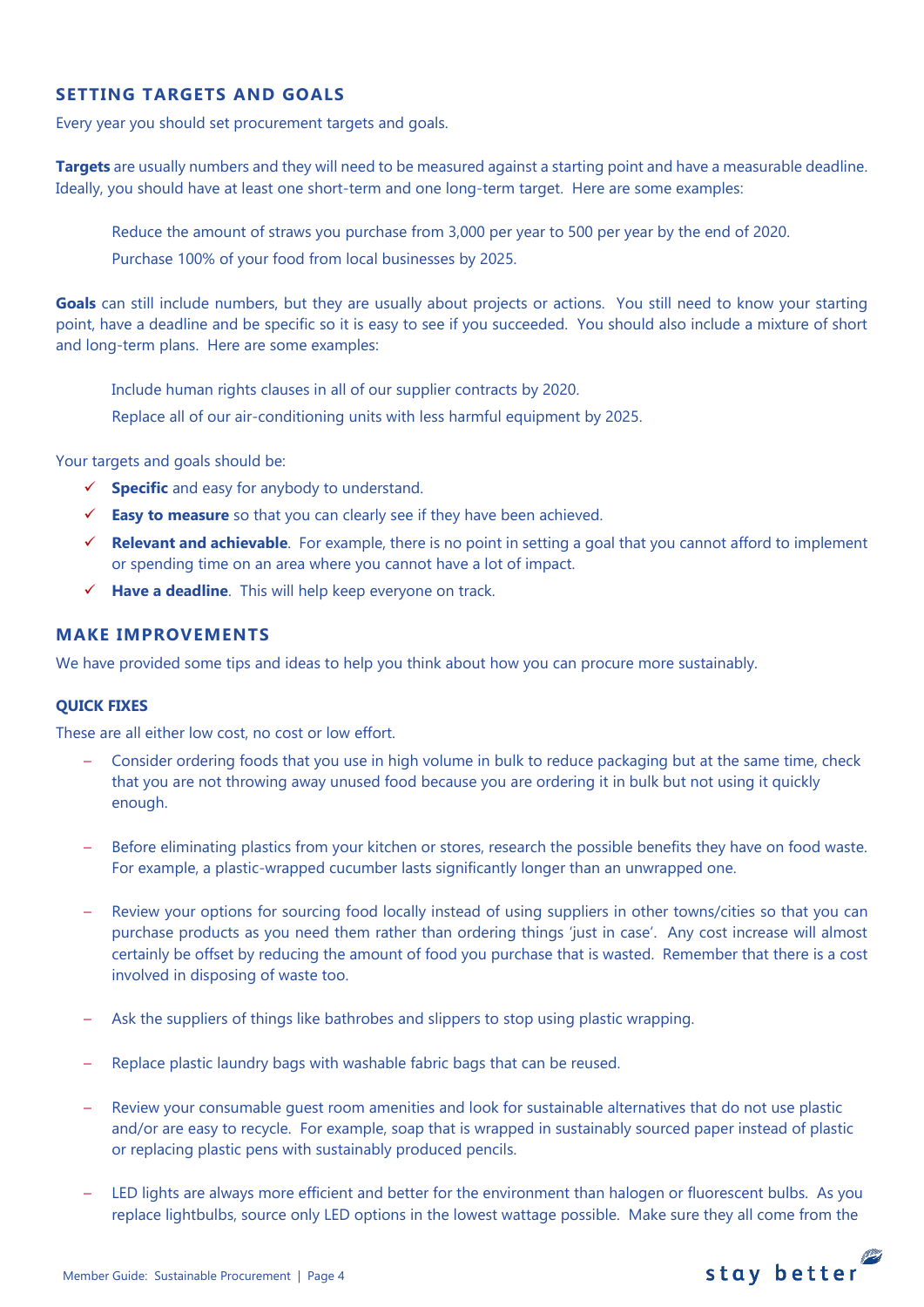same supplier because using different types and makes of lighting on the same circuit reduces the life span of bulbs, so always purchase the same brand and technology.

- Buy recycled ground glass for pool filters instead of sand.
- Verify that any waste collection suppliers are disposing of your waste in a sustainable manner. If not, you might be able to change to a different supplier or pressure your existing one to improve their performance.
- Ask your suppliers to reduce, reuse or eliminate packaging. If that is not possible then ask them to find more sustainable alternatives, e.g. using recycled shredded paper to protect fragile items instead of polystyrene. You might be able to return the shredded paper to them so they can reuse it.
- Dedicate some time to checking that products that claim they are environmentally friendly or biodegradable definitely are. For example, some plastics claim to be biodegradable yet still take decades to degrade or do not degrade at all in marine environments and/or release toxic chemicals during the process.
- Buy recycling bins with clear signage that it is easy for anyone to understand how to separate their waste. Graphics work much better than text. If you would like to use text, you need to make sure it is available in the main languages of your employees and guests.
- Research product labelling in your destination so you know how to find reputable labels for things like freerange eggs or meat, eco-friendly cleaning products and so on. Be sure to investigate this thoroughly as some products make misleading claims. For example, in some countries the definition of 'organic' includes things that can still be harmful, it is just that they are of natural origin.
- If your destination has more than one water supplier, check to see if you can switch to one that takes water conservation seriously.
- If you provide a hose to rinse salt off scuba diving equipment or other items used in marine activities, consider buying a tank to dip the items into that is refilled as required. This will still remove salt from equipment and save a significant amount of water.
- Conduct a thorough review of why you are using products containing hazardous substances. Unless there is a legal or hygiene reason you should ask yourself if there is a less harmful alternative and whether you are sure that staff are using the minimum amount required.
- Spend some time researching less toxic alternatives to your cleaning products. For example, white-distilled vinegar makes an effective, cheap and environmentally friendly cleaner for glass, mirrors and to prevent or remove limescale.
- Verify that any waste collection suppliers are disposing of hazardous waste in a sustainable manner. If not, you might be able to change to a different supplier or pressure your existing one to improve their performance.

## **MODERATE COST AND EFFORT**

- Review the items that are being shipped to your property over long distances and check for options to source them locally or from a supplier with a lower environmental impact. For example, a supplier using rail freight may have a lower carbon footprint than one using road freight.
- When replacing equipment, always buy the most modern and efficient alternative.
- Replace individual bathroom amenities, such as soap and shampoo, with dispensers that can be refilled from a bulk supply. This will reduce plastic waste and operating costs.
- Many guests are now used to using personal phones, tablets and other devices to get information they need. Consider sourcing technology that can present information you currently print on screen. For example, having an app developed that guests can install on their phone or installing touch screens in central areas. You still need to have information available for guests who do not have personal devices.
- Replace decorative outdoor lighting with solar powered options, leaving electric lighting for emergency lights and those required to stay on all night for health and safety.

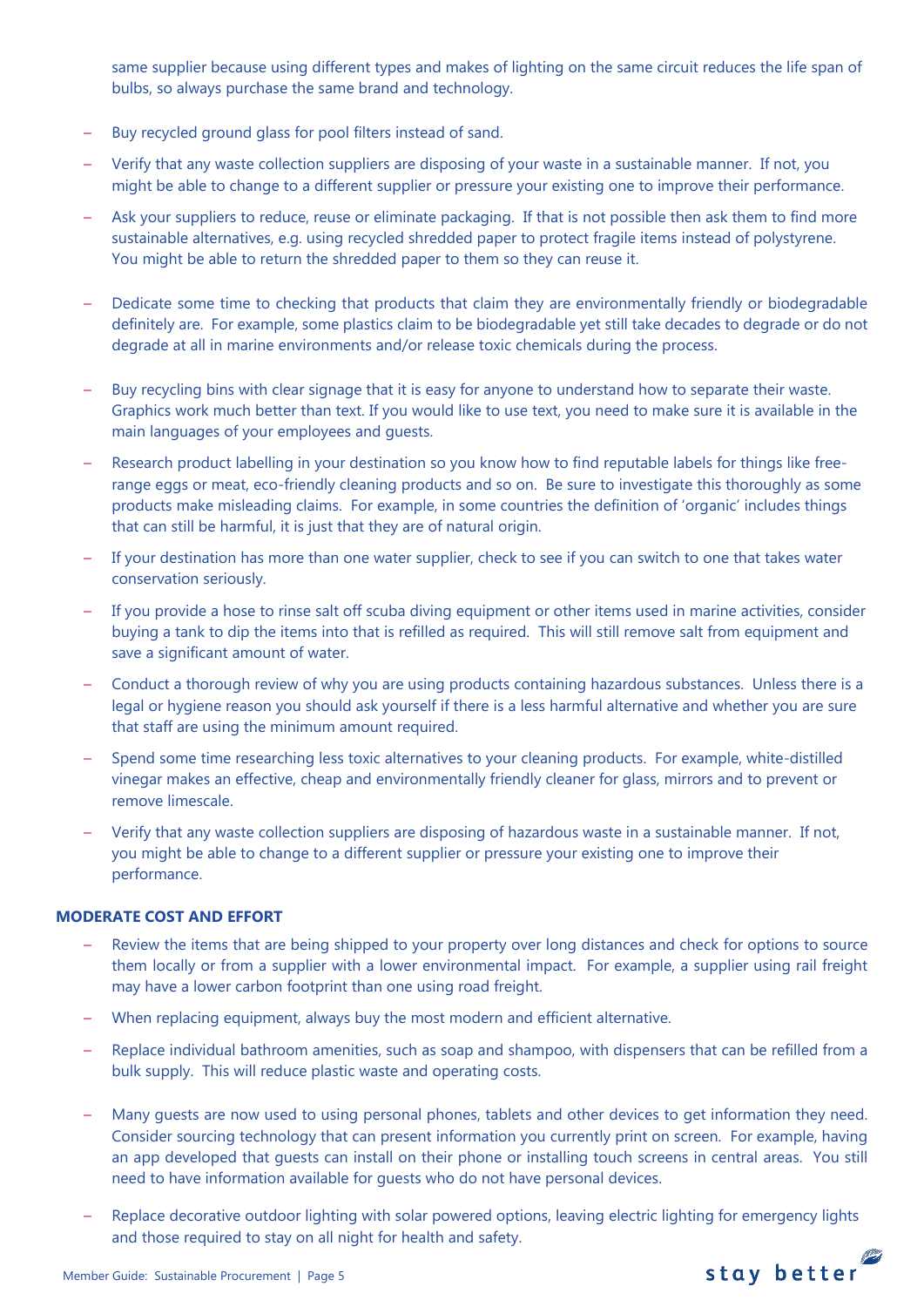- Using timers and sensors to control lighting, air conditioning and equipment is an investment that will pay off over time in energy savings. You can start in back-of-house and central areas before investing in technology for guest rooms.
- If you decide to install or replace an automatic key card activation system for guest room electricity, choose a system that is linked electronically to the unique room key. This will prevent guests from using other types of cards to override the system and thus leave the power on when they are not in the room.
- Consider using a liquid pool cover that not only reduces the loss of heat and water, but can also reduce the depletion of pool cleaning chemicals.
- Install aerators and flow restrictors in all bathrooms to reduce water flow. It is important that you have both a procedure and budget for regularly checking and replacing these as they do corrode over time.
- Installing water meters on things like irrigation systems and swimming pools is a reliable and cost-effective way to check for leaks. If you regularly record the readings and suddenly notice an increase, it is highly likely that you have a leak and can fix it quickly, thus preventing water waste and potentially a more costly repair.
- Invest in automatic chemical dosing systems to control chemical use.

## **HIGHER INVESTMENT WITH LONG-TERM REWARDS**

- Using salt to keep pool water clean is an excellent solution for smaller pools and prevents the production of more harmful waste from pool chemicals.
- Install technology such as motion sensors and/or timers in guest rooms, central areas, outdoors and in your grounds to ensure that lighting and equipment is only used when needed. Do thorough research when sourcing the best solutions for your property to ensure you are using the most efficient technology that will have the highest impact for the longest amount of time. These generally work better than key cards to control energy use in guest rooms.
- Replace older equipment with the latest most efficient technology and develop a plan and budget to continue doing this indefinitely. This applies to large equipment like air-conditioning units and restaurant fridges through to small items like kettles and coffee makers, but you should prioritise equipment that draws the most power or emits the most pollutants.
- Install air curtains over entrances and large windows that are continually open to the outside in hot weather. This will trap cold air inside resulting in lower energy costs from regulating the room temperature.
- Consider installing solar panels and other renewable energy solutions that best suit your property.

Research options for installing waste water or grey water recycling systems, including any relevant legislation and permits you might require.

# **ASSESSING AND REPORTING PROGRESS**

Travelife expects Certified Members to have a continuous improvement cycle. This means that you will need to complete the following steps at least once every year:

- Reassess your procurement each year to look for ways to make improvements.
- If you are keeping records, compare your performance to previous years.
- Review how well you are doing with reaching your targets and achieving your goals.
- Recommend improvements to make over the next year.
- Set new short-term goals and targets.
- Include your findings in an annual report that is reviewed and discussed by senior management.
- Include the appropriate parts of your findings in your annual public sustainability report. This normally includes progress against current goals and targets along with any new goals and targets.

#### **The procurement assessment**

**What improvements have we made since last year?**